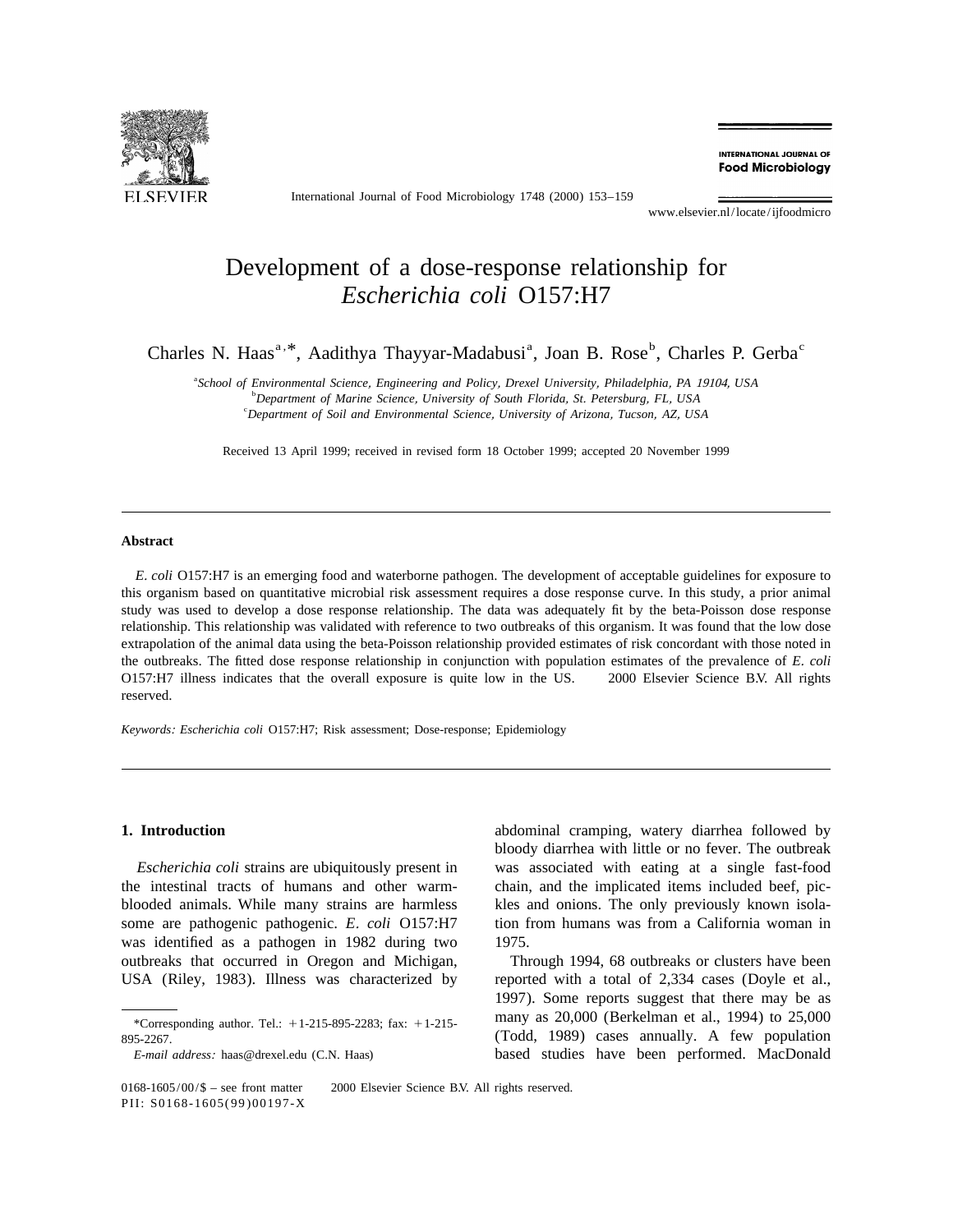reported (MacDonald et al., 1988) the incidence rate Table 1 for laboratory confirmed infection to be 8 per  $100,000$  persons per year. Ostroff et al.  $(1989)$ reported the incidence rate to be  $2.1$  per  $100,000$ persons per year. (Griffin and Tauxe, 1991) reported the incidence rate in Canada to be  $5.2$  per  $100,000$ persons per year. The most recent estimate in the US, based on the CDC Foodnet surveillance program, is 2.7 cases per 100,000 persons per year (Centers for Disease Control and Prevention, 1998). The true incidence is likely higher than these estimates, due to incomplete diagnosis and reporting.

Persons at extreme ages, i.e. the very young and the elderly, are at greater risk of *E*. *coli* O157:H7 sponse data (Table 1) for *E*. *coli* O157:H7 was infection. The case fatality rate ranges from 3 to 36% obtained from a study done by Pai and co-workers (Su and Brandt, 1995). The spectrum of severity (Pai et al., 1986). These workers studied the pathofrom an initial infection is complex, however is genesis of diarrheal disease due to *E*. *coli* O157:H7 fairly well characterized based on studies from in New Zealand white infant rabbits (2-3 days old). several outbreaks (Council for Agricultural Science The rabbits were inoculated with 1 ml of bacterial and Technology, 1994). suspension through an oral catheter. After inocula-

associated with beef products. However waterborne After disease-induced mortality, or sacrifice, post- (Swerdlow et al., 1989; Warrner et al., 1996) and mortem sections of intestine were weighed carefully foodborne outbreaks via acidic food items such as and dissected. Infection was confirmed from a bacsalami and apple cider (Steele and Murphy, 1982; terial count in the intestines. Lett and Besser, 1993) have also been documented. These organisms have been found to produce shigalike toxins similar to *Shigella dysenteriae* (Doyle et **3. Analysis** al., 1997). The serious nature of *E*. *coli* O157:H7 infection has led to increased vigilance and sur- Based on the success of prior work (Regli et al., veillance. Using quantitative risk analysis techniques,  $1991$ ; Haas et al., 1993, 1999), the dose-response a risk assessment model can be determined for  $E$ . data were analyzed using the method of maximum a risk assessment model can be determined for *E*. data were analyzed using the method of maximum *coli* O157:H7, and this model can be used to assess likelihood. The data was fit to a dose-response

methods is the existence of a suitable dose-response (Eq. (2)) provide good fits for microbial dose-rerelationship for the organism under investigation sponse data.<br>(National Academy of Sciences, 1983; Haas et al., In both r

There are no known human dose response studies for *E*. *coli* O157:H7, hence it was necessary to ascertain whether dose-response from animal studies would produce relevant information. The dose-re- where *d* is the dose and *k* represents the number of

| lable 1                                                           |  |  |  |  |
|-------------------------------------------------------------------|--|--|--|--|
| Dose-response data for <i>E. coli</i> O157:H7 (Pai et al., 1986). |  |  |  |  |

| Dose           | Number of<br>subjects | Positive<br>(infection) |  |
|----------------|-----------------------|-------------------------|--|
| Control        |                       |                         |  |
| 100,000        | 3                     |                         |  |
| 1,000,000      | 5                     | 2                       |  |
| 10,000,000     | 5                     | 5                       |  |
| 100,000,000    | 13                    | 12                      |  |
| 1,000,000,000  | 5                     | 5                       |  |
| 3,000,000,000  | $\overline{c}$        | 2                       |  |
| 10,000,000,000 | 6                     | 6                       |  |

*E*. *coli* O157:H7 infection has most often been tion, the animals were observed daily for diarrhea.

likelihood. The data was fit to a dose-response and manage the risks due to exposure to this relationship that describes the observed infectivity as pathogen via different modes.<br>
a function of dose. Prior work has shown that the thogen via different modes.<br>
A prerequisite to the use of risk assessment exponential (Eq. (1)) and the beta-Poisson model exponential  $(Eq. (1))$  and the beta-Poisson model

In both models it is assumed that the dose is 1999). The objective of this study was to develop a Poisson distributed and that one organism is suffi-<br>dose-response relationship for E. coli O157:H7. cient to cause infection. The exponential model is the cient to cause infection. The exponential model is the simplest dose-response model. If ''*j*'' organisms are ingested from a dose ''*d*'', and ''*k*'' organisms **2. Data** survive for at least one to cause infection, then the probability of infection  $(P_i)$  can be expressed as:

$$
\pi_i = 1 - \exp\left(-\frac{d}{k}\right) \tag{1}
$$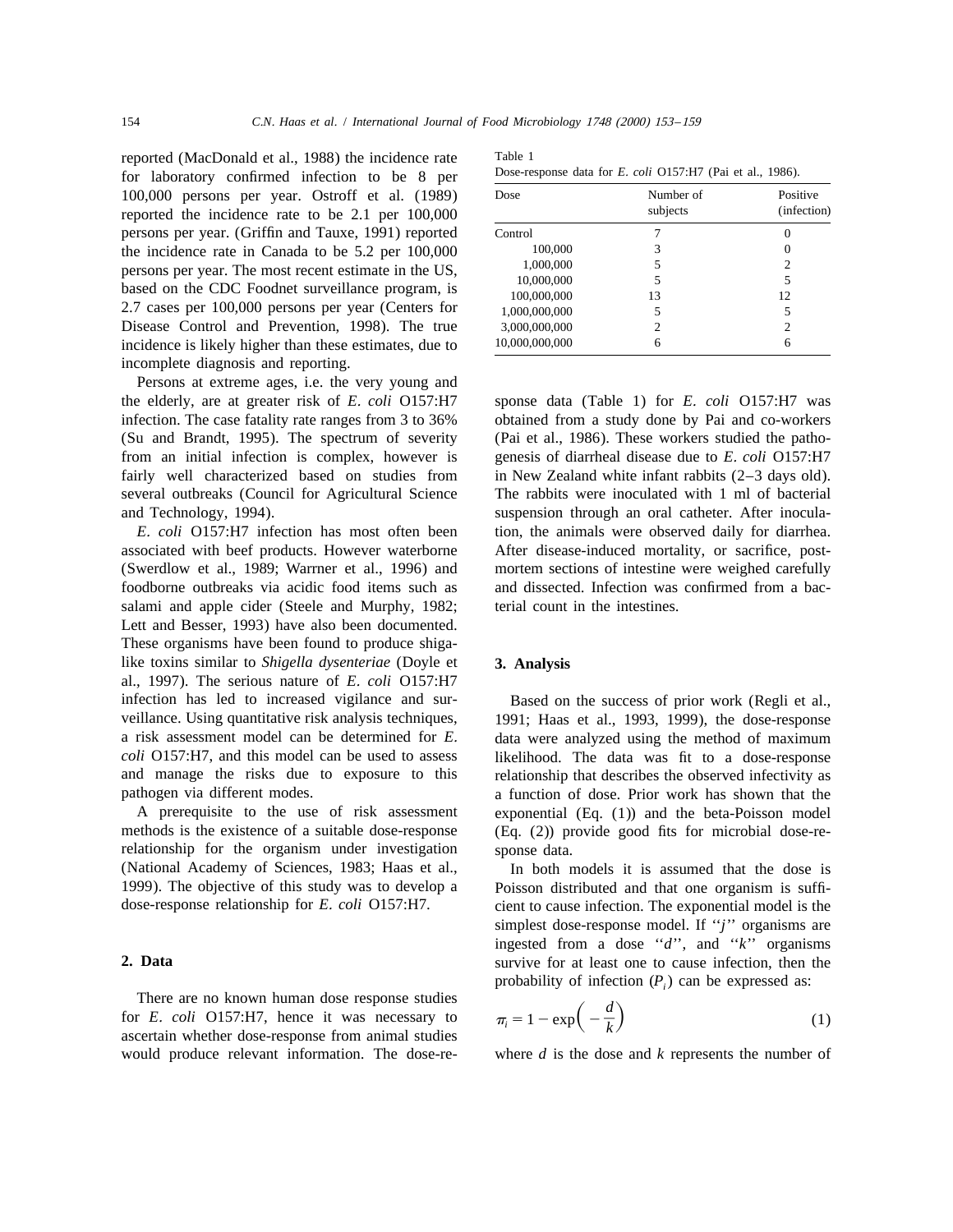organisms that are ingested for one to survive and cause infection. The exponential model assumes that pathogen–host interactions can describe the pathogen–host survival probability by a discrete value.

The beta-Poisson model takes into account the variations that exist in pathogen–host interactions. The pathogen–host survival probability can be described by a probability distribution (Furumoto and Mickey, 1967a,b; Haas, 1983a). The probability of infection,  $P_i$ , can be expressed as:

$$
\pi_i = 1 - \left[ 1 + \frac{d}{N_{50}} (2^{1/\alpha} - 1) \right]
$$
 (2)

where *d* represents the dose,  $\alpha$  is the slope parameter and  $N_{50}$  is the dose that would infect half the exposed population. The magnitude of the parameter alpha indicates the model's proximity to the exponential model. As alpha approaches infinity, the beta-Poisson model approaches the exponential

the maximum likelihood method (MLE). The values of the parameters that minimize the deviance,  $Y$  (Eq. lated Chi-squared value at  $j - q$  degrees of freedom (3)), are the maximum likelihood estimates.  $(j$  is the number of doses and *q* the number of

$$
\min Y = -2 \sum_{i=1}^{k} \left[ P_i \ln \frac{\pi_i}{\pi_i^0} + (T_i - P_i) \ln \left( \frac{1 - \pi_i}{1 - \pi_i^0} \right) \right]
$$
(3)

where  $P_i$  is the predicted probability of infection ness of fit test ( $P < 0.05$ ), while the fit to the beta-<br>determined by Eqs. (1) or (2), and  $\pi_i^0$  is the Poisson relationship is acceptable. As measured by a<br>observed number of positive or infected subjects at a particular the two models), the improvement in fit provided by dose is  $P_i$  and  $T_i$  is the total number of subjects at the beta-Poisson model is statistically significant. *i* that dose. If the optimum value of the deviance, also A graphical comparison of the fit to the exponenthat dose. If the optimum value of the deviance, also termed the residual deviance, is less than the tabu- tial and beta-Poisson model is given in Fig. 1. It is



model.<br>
The parameters of the models are determined by Fig. 1. Comparison of exponential and beta-Poisson fits to experimental data.

parameters in the model-one for exponential and two  $\min Y = -2 \sum_{i=1}^{k} \left[ P_i \ln \frac{\pi_i}{\pi_i^0} + (T_i - P_i) \ln \left( \frac{1 - \pi_i}{1 - \pi_i^0} \right) \right]$  parameters in the model-one for exponential and two<br>for beta-Poisson), then the fit is considered accept-<br>able. Table 2 shows the results of the do

From this table, it is seen that the fit to the exponential dose-response relationship fails a good-

|              |                         |                              |                         | $P^{\text{a}}$ (goodness of fit) |  |
|--------------|-------------------------|------------------------------|-------------------------|----------------------------------|--|
| Model        | Best fit                |                              | Residual deviance $(Y)$ |                                  |  |
|              | Parameter               | Value                        |                         |                                  |  |
| Exponential  | 1 <sub>b</sub>          | $1.6 \times 10^{7}$          | 24.4                    | 0.001                            |  |
| Beta Poisson | $\alpha^{\mathfrak{c}}$ | 0.49<br>$5.96 \times 10^{5}$ | 3.1                     | 0.79                             |  |
|              | $N_{50}$ <sup>d</sup>   |                              | 3.1                     | 0.79                             |  |

Table 2 Results of dose-response analysis for illness based on Pai et al. (1986) data

<sup>a</sup> P value for improvement in fit= $4 \times 10^{-6}$  ( $\Delta Y = 21.3$ , 1 df).

 $b<sup>b</sup>$  *k* = The number of organisms surviving for at least one to cause infection.

 $\alpha$  = The slope parameter of Eq. (2).

 $d N_{50}$  = The dose that would infect half of the population.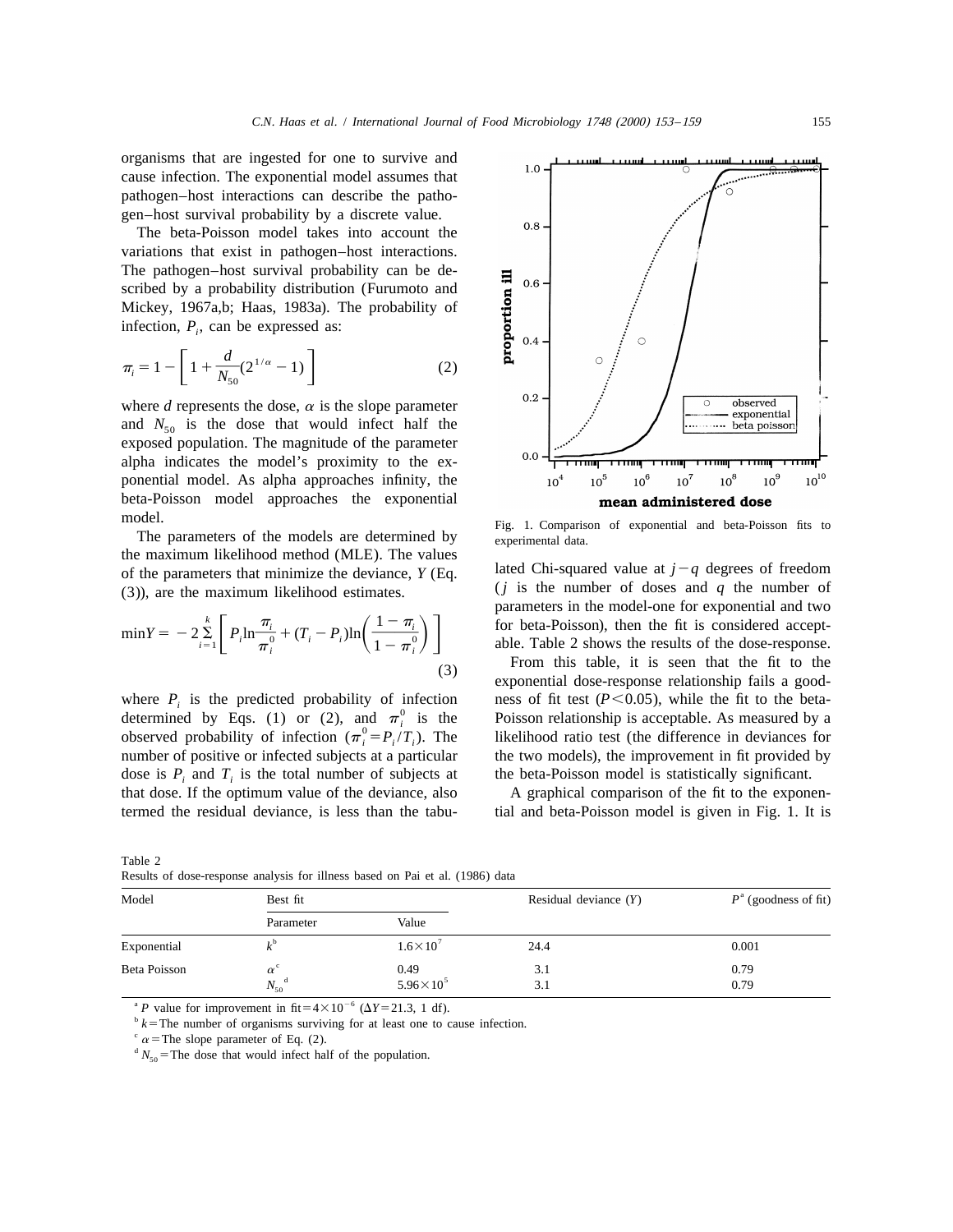evident that the exponential dose response relation- source but they all had visited a state park with a does not). enumeration of *E*. *coli* O157:H7 was reported.

response experiment, and depict the symmetrical region to this rate (computed via likelihood ratio) is  $1.36-4.29\times10^{-3}/\text{person-day}$ .

pare the model estimates with human outbreak et al. data (in animals) to human risk assessment. information. The comparison entails the use of attack In the fall of 1995 there was an outbreak of *E*. *coli* is then compared with the levels observed during the implicated as the source of the outbreak resulting in outbreak. six confirmed cases of illness. The attack rate was

the following well-documented characteristics: (i) tested for *E*. *coli*. O157:H7. They tested positive and vehicles of infection, (ii) attack rates and (iii) a quantitative enumeration revealed *E*. *coli* O157:H7 measurements of bacteria levels in the incriminated concentrations ranged from 3 to 93 CFU/g. sources. It is difficult to obtain outbreak data that has From the best estimates of the dose-response these characteristics accurately determined. Two curve, the individual risk resulting from consumption outbreaks were chosen for evaluation because the of 250  $g/day$  of the jerky with O157:H7 levels of vehicles of infection, attack rates and bacterial levels 3–93 CFU/g would be 0.002–0.055/person–day, which is actually somewhat lower than the observed

Subsequent interviews determined no common food observed risk. It may be that the point estimates

ship is far steeper than the data evidence. From the lake swimming beach. There were a total of 12 cases quantitative comparisons in Table 2, and the quali- identified. On June 24 and 25 an estimated 2200 and tative comparison in Fig. 1, it is concluded that the 2500 people visited the beach area. On June 21, two beta-Poisson model provides an acceptable fit to the samples were collected and analyzed and these had dose-response data (but that the exponential model levels of *E*. *coli* of 660–900 per 100 ml. No specific

In this figure, 95% confidence limits are shown. From the case report, the attack rate is computed These were obtained by bootstrapping the dose- to be  $2.55 \times 10^{-3}$ /person–day. The 95% confidence

If it is assumed that the *E*. *coli* (all strains) measured on June 21 approximated the concentra-**4. Discussion** tions of strain O157:H7 at the time of exposure of the cases, then the dose-response relationship can be Once the dose-response models have been estab- used to estimate the resultant risk. To do this, it is lished, it is desirable to validate the models with assumed that 100 ml of water was ingested per human epidemiological information. This is particu-<br>person per day of swimming exposure; this has been larly necessary since the underlying data here are used previously in recreational water risk assessment based on animal studies, and there is as yet little work (Haas, 1983b). From the coliform concenexperience with interspecies dose-response extrapo-<br>lations, this leads to an estimated individual risk of 23 lation from animals to humans. Furthermore, dose-<br> $1.69-2.31\times10^{-3}/\text{person-day (using the maximum)}$ response experiments are frequently, and of necessi- likelihood estimates from the beta-Poisson fit). This ty, conducted at higher doses and levels of risk than clearly overlaps the risk experienced as obtained may be encountered in an actual exposure situation. from the epidemiological study, and hence the results A convenient and simple method to determine the of this outbreak serve to support the applicability of plausibility of the dose-response models, is to com- the dose-response relationship obtained from the Pai

rates and duration of exposure to determine the likely O157:H7 infection in an Oregon community (Keene dose of the pathogen in the incriminated source. This and Sazie, 1997). Jerky prepared from deer meat was 0.23/person–day (confidence range computed as 4.1. *Validation* 0.10–0.43/person–day). The estimated consumption was 250 g of the jerky per person per day over a It is necessary to obtain outbreak information with two-day period. Two pieces of leftover jerky were

On the fifth of July a county health department in risk. The confidence limits to the estimated risk Illinois started to receive reports of *E*. *coli* O157:H7 (obtained from the confidence regions of the dose infection among children (Warrner et al., 1996), response curve as in Fig. 2) would include the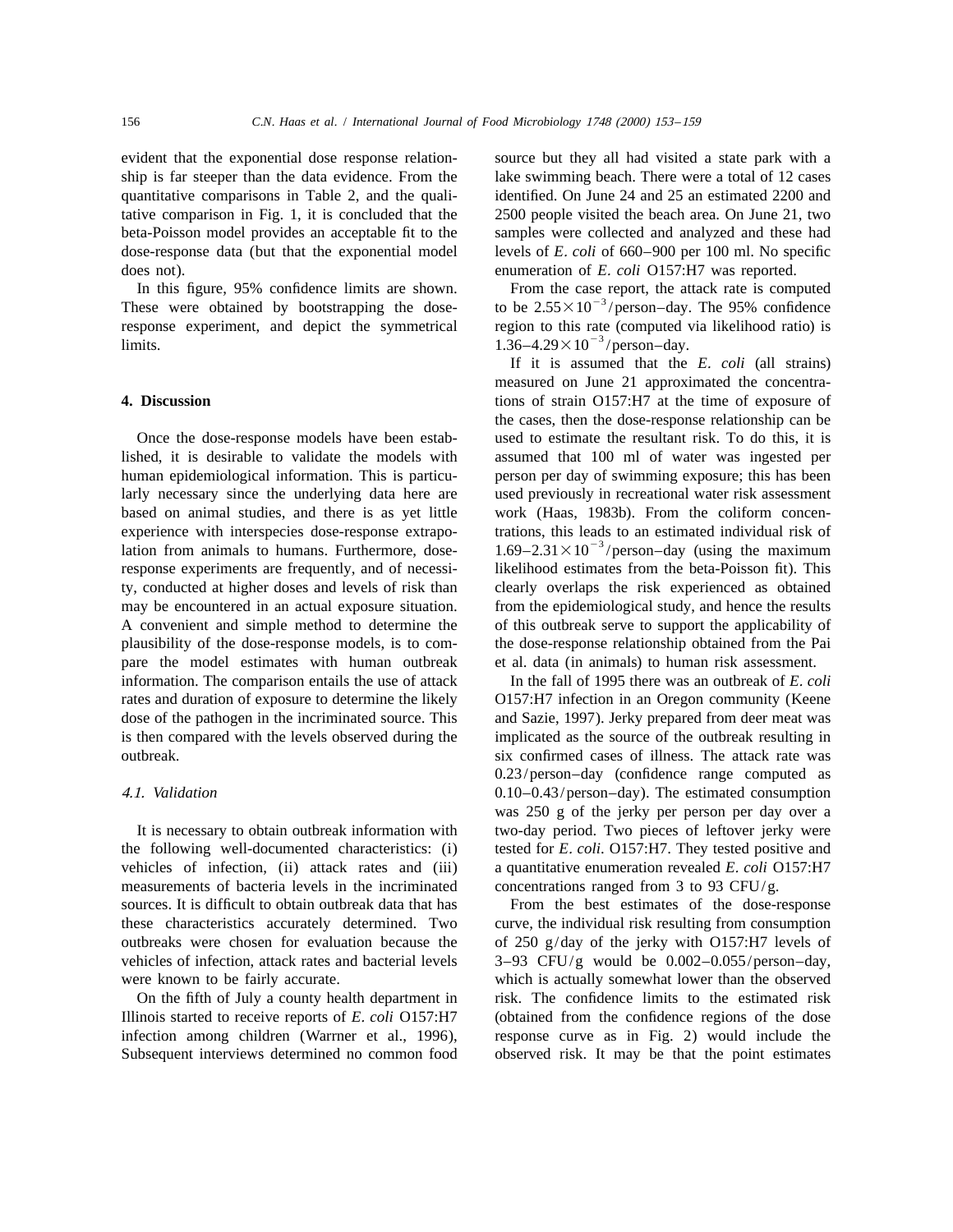

Fig. 2. Best fit (solid) and 95% confidence limits (dashed) for beta-Poisson dose response fit.

(using the best estimates of the dose response this work provides a second set of supporting parameters) for the risk based on the concentrations evidence with respect to the utility of animal derived of *E*. *coli* O157:H7 found in the jerky are lower than dose response relationships for quantitative microbial the observed risk due to either methodological risk assessment. deficiencies in the microbial analysis, or due to In prior work, such as that of Cassin et al. (1998), decreases of organism densities between the time of risk assessment of *E. coli* O157:H7 has been conexposure and the time of enumeration (after the ducted using human dose-response relationships for outbreak was identified). other organisms. Studies have shown *E*. *coli*

come close to the observed concentrations lending *Shigella dysenteriae* (Doyle et al., 1997). And hence credence to the dose-response model. This is par- it has been suggested that *Shigella* can be used as a ticularly noteworthy in the first case (the swimming surrogate for *E*. *coli* O157:H7, since their mechaoutbreak), where the observed microbial dose was nism of infection are quite similar. Table 3 compares several orders of magnitude below the lowest non- the dose-response models of *Shigella* from prior zero dose used in the underlying experimental dose- studies and human dose-response models for strains response work (Table 1). This suggests that the of *E*. *coli* other than O157:H7 with the present study animal dose-response curve may be suitable for on *E*. *coli* O157:H7. human risk assessment and that the beta-Poisson From a comparison of the median infectious dose model is a suitable means for extrapolating this  $(N_{50})$  values, as well as the estimated risk at low<br>relationship to low doses. In separate work, we have dose (e.g., 100 organisms) it appears that the potency shown that animal derived dose-response relation- of *E*. *coli* O157:H7 in rabbits, which seems to be ships for *Listeria monocytogenes* are suitable for similar to the potency in humans, is closer to the

In both outbreaks the predicted concentrations O157:H7 to produce shiga-like toxins similar to

dose (e.g., 100 organisms) it appears that the potency assessing human risk (Haas et al., in press), and thus potency of other pathogenic *E*. *coli* than to *Shigella*.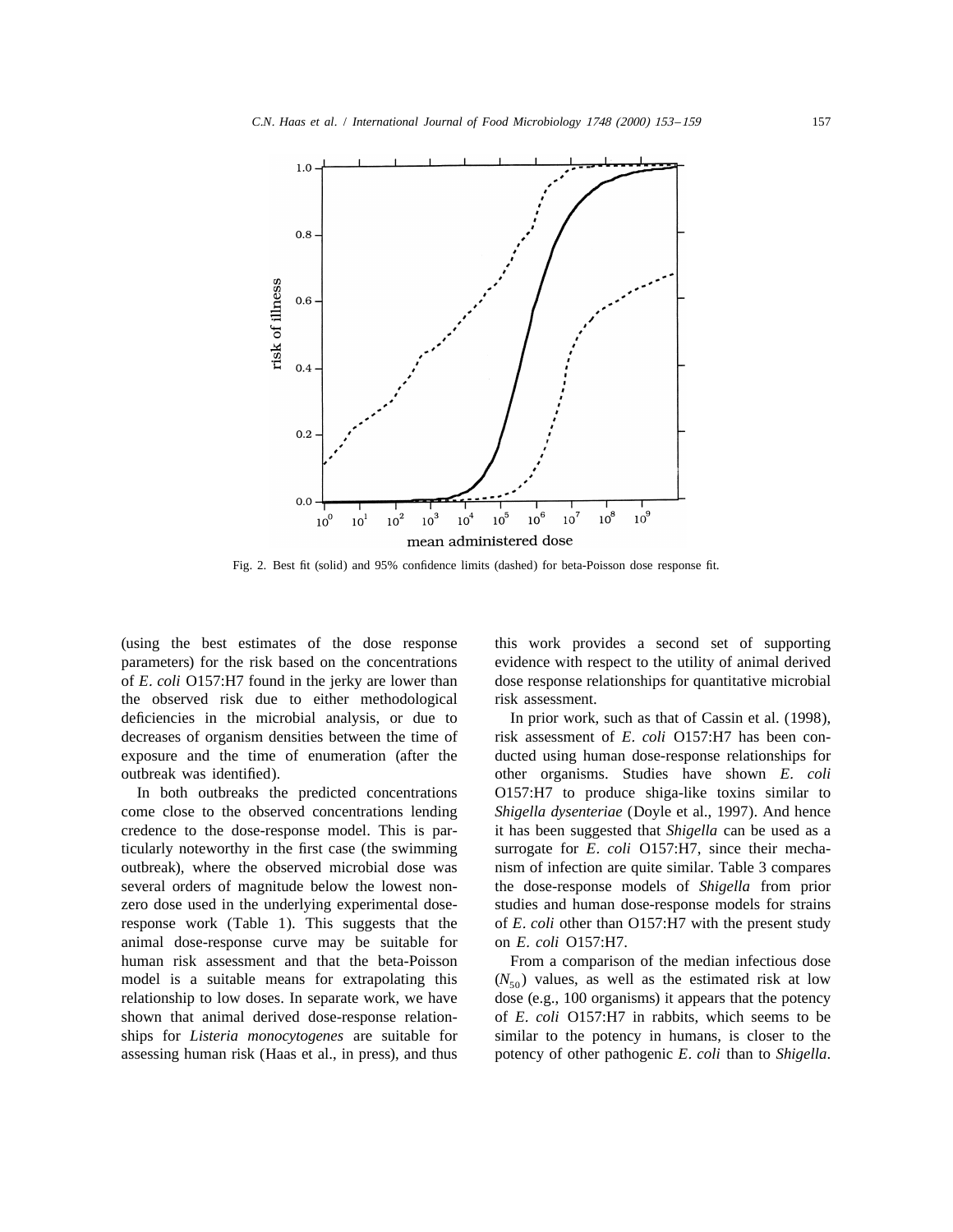| Organism                         | Host           | Reference               | $\alpha^{\mathfrak{a}}$ | $N_{50}$             | Risk from 100 organisms |
|----------------------------------|----------------|-------------------------|-------------------------|----------------------|-------------------------|
| <i>Shigella</i> (pooled strains) | Humans         | (Crockett et al., 1996) | 0.162                   | 1127                 | 0.275                   |
| <i>E. coli</i> O111 and O55      | Humans         | (Haas et al., 1999)     | 0.175                   | $2.55 \times 10^{6}$ | $3.53 \times 10^{-4}$   |
| E. coli Q157:H7                  | <b>Rabbits</b> | Present study           | 0.49                    | $5.9 \times 10^{5}$  | $2.59\times10^{-4}$     |

Table 3 Comparison of dose-response models of *Shigella*, *E*. *coli* (other than O157:H7) to *E*.*coli* O157:H7

 $\alpha$  = The slope parameter of Eq. (2).

 $b N_{50}$  = The dose that would infect half of the population.

The estimated US incidence rate of *E*. *coli* organisms. O157:H7 illness is 2.7 cases per 100,000 persons per year (Centers for Disease Control and Prevention, 1998). This is equivalent to a daily risk of  $7.4 \times 10^{-8}$  /person–day. From the dose-response relationship (best estimates), the average daily intake of The authors acknowledge funding received from lation average) is quite low (for example, one can Aadithya Thayyar-Madabusi, Drexel University. also view this as an average of 35 days between ingestion of organisms). This analysis needs to be tempered by the possible underreporting of illness. **References** Even with the enhanced surveillance system employed by CDC, individuals who either do not seek<br>medical attention (i.e. sustain only mild cases of Hughes, J.M., 1994. Infectious disease surveillance: A crumillness) or those who do seek medical attention, but bling foundation. Science 264, 368–370. who have illnesses which are improperly diagnosed, Cassin, M.H., Lammerding, A.M., Todd, E.C.D., Ross, W.,

The beta-Poisson model based on animal studies borne and Diarrheal Diseases Branch.<br>
council to council for Agricultural Science and Technology, 1994. Foodadequately describes the human morbidity risk of E.<br>
colli O157:H7. The exponential model did not process of No. 122. Ames, IA, Council for Agricultural Science and<br>
No. 122. Ames, IA, Council for Agricultural Science and vide an acceptable fit to the animal data. The beta-<br>Technology. Poisson model not only provided an acceptable fit, Crockett, C., Haas, C.N., Fazil, A., Rose, J.B., Gerba, C.P., 1996. but also showed a statistically significant improve-<br>ment in fit over the exponential model. The risk<br>response information. Intl. J. Food Microbiol. 30 (1–2), 87– ment in fit over the exponential model. The risk  $\frac{100}{100}$ . predicted by the animal dose-response model is  $\frac{100}{20}$ . predicted by the animal dose-response model is  $\frac{100}{20}$ . concordant with illness rates evidenced in two biology, 1st Edition, ASM Press, Washington, DC. documented outbreaks (one in water, one in food). Furumoto, W.A., Mickey, R., 1967a. A mathematical model for Comparisons of real world situations with the model the infectivity–dilution curve of tobacco mosaic virus: Ex-<br>
perimental tests. Virology 32, 224. predictions are highly plausible. A comparison of the perimental tests. Virology 32, 224.<br>dose-response information of *Shigella* and *E. coli* Furumoto, W.A., Mickey, R., 1967b. A mathematical model for the infectivity-di O157:H7 has shown that it would be inappropriate to ical considerations. Virology 32, 216. use *Shigella* as a surrogate for *E*. *coli* O157:H7. Griffin, P.M., Tauxe, R.V., 1991. The epidemiology of infections

4.2. *Implications* Based on the annual cases estimated in the US, the model predicts the average exposure to be 0.028

O157:H7 that would produce this risk is estimated to<br>be 0.028 organisms per day. This suggests that the America in support of this work. The work described be 0.028 organisms per day. This suggests that the America in support of this work. The work described exposure to this organism (over the aggregate popu-<br>herein formed a portion of the MSc. Thesis of herein formed a portion of the MSc Thesis of

- 
- are not included within the incidence rate. McColl, R.S., 1998. Quantitative risk assessment for *Escherichia coli* O157:H7 in ground beef hamburgers. Intl. J. Food Microbiol. 41, 21–44.
- Centers for Disease Control and Prevention, 1998. 1997 Final **5. Conclusions** Food Net Surveillance Report. Centers for Disease Control and Food Net Surveillance Report. Centers for Disease Control and Prevention, Division of Bacterial and Mycotic Diseases, Food-
	-
	-
	-
	-
	-
	-